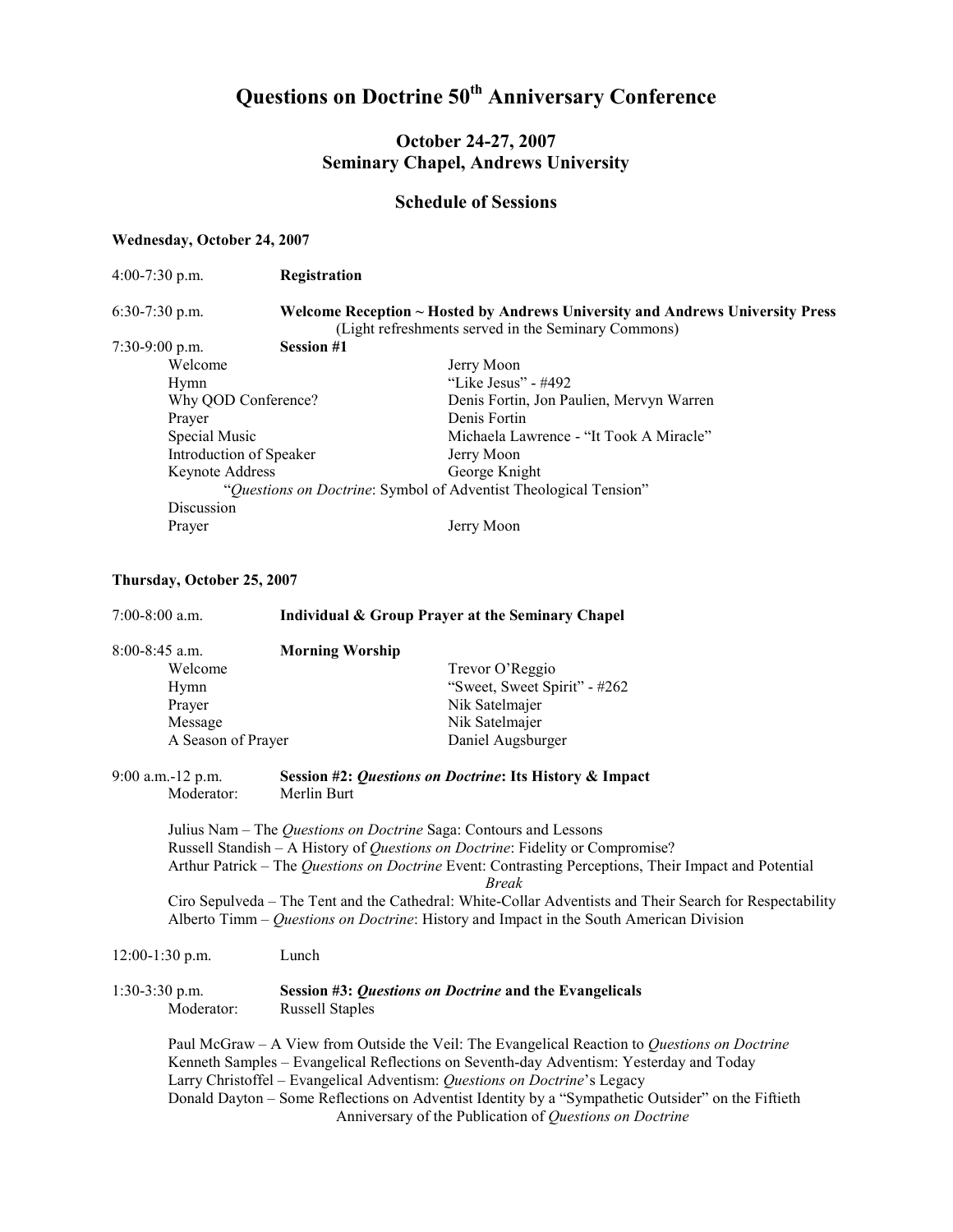| $3:45-5:00$ p.m. | Moderator:<br>Panelists:                                                                                               | <b>Session #4: Panel on Adventists and Evangelicals</b><br>Robert Johnston<br>Larry Christoffel, Donald Dayton, George Knight, Paul McGraw,<br>Kenneth Samples, Colin Standish |                                                                                                                                                                                                                                                                            |  |
|------------------|------------------------------------------------------------------------------------------------------------------------|--------------------------------------------------------------------------------------------------------------------------------------------------------------------------------|----------------------------------------------------------------------------------------------------------------------------------------------------------------------------------------------------------------------------------------------------------------------------|--|
| $5:00-7:00$ p.m. |                                                                                                                        | Dinner                                                                                                                                                                         |                                                                                                                                                                                                                                                                            |  |
| 7:00-8:30 p.m.   | Welcome<br>Hymn<br>Prayer<br>Special Music<br>Introduction of Speaker<br>Keynote Address<br>Discussion<br>Prayer       | <b>Session #5</b><br>Perspective on <i>OOD</i> 's Re-publication                                                                                                               | Julius Nam<br>"Praise Him, Praise Him!" - #249<br>Jud Lake<br>Seminary Chorus - "Am I A Soldier of the Cross?"<br><b>Ronald Knott</b><br>Ronald Knott<br><b>Herbert Douglass</b><br>"The QOD Earthquake—Attempted Merger of Two Theological Tectonic Plates"<br>Julius Nam |  |
|                  | Friday, October 26, 2007                                                                                               |                                                                                                                                                                                |                                                                                                                                                                                                                                                                            |  |
| $7:00-8:00$ a.m. |                                                                                                                        | Individual & Group Prayer at the Seminary Chapel                                                                                                                               |                                                                                                                                                                                                                                                                            |  |
| $8:00-8:45$ a.m. | Welcome<br>Hymn<br>Prayer<br>Message<br>A Season of Prayer                                                             | <b>Morning Worship</b>                                                                                                                                                         | Doug Matacio<br>"Sweet Hour of Prayer" - #478<br>John McVay<br>John McVay<br>Daniel Augsburger                                                                                                                                                                             |  |
|                  | 9:00 a.m.-12 p.m.<br>Moderator:                                                                                        | Session #6: Theology of Questions on Doctrine - I<br>Michael Campbell                                                                                                          |                                                                                                                                                                                                                                                                            |  |
|                  |                                                                                                                        | Richard Rice – Questions on Doctrine and Questions about Christ<br>Roy Adams - The Theology of Questions on Doctrine:                                                          | Issues Surrounding the Nature of Christ and the Atonement<br><b>Break</b><br>Colin Standish - Seventh-day Adventists Answer Questions on Doctrine:<br>The U-Turn in Doctrine and Practice                                                                                  |  |
|                  | Woodrow Whidden – Questions on Doctrine: What Should Be the Enduring Theological Legacy?<br>Lunch<br>$12:00-1:30$ p.m. |                                                                                                                                                                                |                                                                                                                                                                                                                                                                            |  |
| $1:30-3:30$ p.m. | Moderator:                                                                                                             | Jerry Moon                                                                                                                                                                     | Session #7: Theology of Questions on Doctrine - II                                                                                                                                                                                                                         |  |
|                  |                                                                                                                        | Larry Kirkpatrick – A Wind of Doctrine Blows through the Church:<br>Leroy Moore - That They May Be One<br>David Larson - Comments by a Left-Wing Neo-Andreasenite              | The Alternate Hamartiology of Questions on Doctrine                                                                                                                                                                                                                        |  |
| $3:45-5:00$ p.m. | Moderator:<br>Panelists:                                                                                               | Nicholas Miller<br>Jon Paulien, Richard Rice, Woodrow Whidden                                                                                                                  | Session #8: Panel on the Theology of Questions on Doctrine<br>Roy Adams, Herbert Douglass, Fritz Guy, Larry Kirkpatrick,                                                                                                                                                   |  |